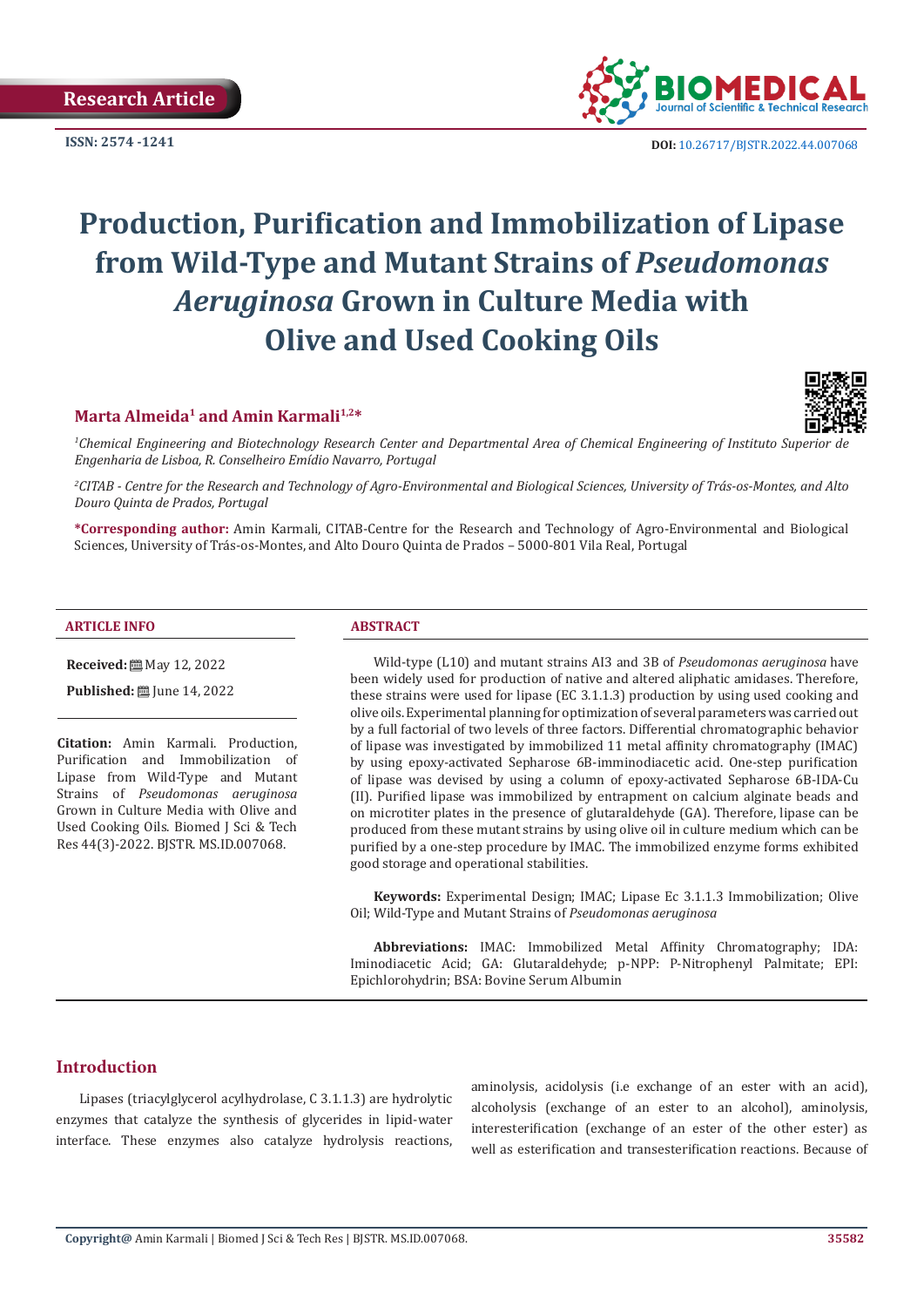their stereoselective and regioselective properties by long chain fatty acids, lipases are widely used in pharmaceutical industry, detergents, cosmetics and textiles. They have also been used in dairy products in food industry as well as for biodiesel production (Ferrarezi, *et al*. [1,2]). There are a large number of microbial strains that have been used to produce lipase such as bacteria, molds and yeasts (i.e Bacillus spp., Pseudomonas spp., Staphylococcus spp., Aspergillus spp., Mucor spp., Penicillium spp., Candida spp. and Pichia spp (Christopher, *et al*. [3-5]). Lipase production depends on several factors, such as carbon sources, nitrogen sources, inducing agents and growth conditions of the microorganism such as aeration, pH and temperature (Christopher, *et al*. [3]). Inducers may be used to stimulate the production of lipase, such as triglycerides, free fatty acids, bile salts and hydrolysable esters (Gupta, *et al*. [6]). As far as literature search is concerned, there are several reports for extracellular lipase production from wild type strains of *Pseudomonas aeruginosa* by using appropriate culture media (Stuer, *et al*. [7,8]).

Although several lipases have been purified, there are no reports in the literature on the use of immobilized metal affinity chromatography (IMAC) for isolation of these enzymes by using a one-step procedure (Cheung, *et al*. [9]). Moreover, all purification procedures involved several precipitation and chromatographic steps which are time-consuming with low yields of lipase activity (Javed, *et al*. [5]). Microbial lipases are mostly extracellular exhibiting a molecular weight of 30-50 kDa with an optimal pH range of 7.5 - 9 and an optimum temperature of activity in the of range of 35-50 °C (Christopher, *et al*. [3]). Wild type and mutant strains of *Pseudomonas aeruginosa* 8602 have been widely used to produce altered aliphatic amidases of different specificities and affinities towards aliphatic amides (Brown, *et al*. [10,11]). Therefore, the aim of this work was to investigate the production of lipase from these wild-type and mutant strains by using suitable culture media as well as its purification by IMAC on a single step procedure. Subsequently, the enzyme will be immobilized in suitable supports for re-utilization purposes. To author´s knowledge, this is the first report on the use wild-type and mutant strains of *Pseudomonas aeruginosa* 8602 for lipase production by experimental design as well as purification by IMAC and immobilization on tissue culture microtiter plates.

# **Materials and Methods**

#### **Chemicals**

Imidazole, iminodiacetic acid (IDA), Sepharose 6B, Triton X 100, Coomassie blue, glutaraldehyde (GA), p-nitrophenyl palmitate (p-NPP), sodium alginate and Arabic gum were obtained from Sigma -Aldrich (USA). Agar, peptone and yeast extract were supplied by Himedia, India. Olive oil was obtained from a local supermarket (Castelo de Moura – Extra Virgin oil, Lisbon) and used cooking oil was provided by ISEL canteen. Wild-type L10 and two mutant strains of *Pseudomonas aeruginosa* (3B and AI3) were kindly obtained from Dr. Paul Brown from King´s College London (UK).

## **Methods**

**Maintenance and Growth Conditions of Bacterial Strains in Solid Culture Media:** Wild type L10 and mutant strains (3B and AI3) of *Pseudomonas aeruginosa* were cultured at 37ºC and maintained in two solid culture media at pH 7.2 as follows: culture medium A contained 2 g of agar, 1 ml of olive oil, 0.3 g of yeast extract, 0.1 g of peptone, 70 mg of  $K_2 HPO_{4}$ , 30 mg of  $KH_2PO_{4}$ , 50 mg of MgSO<sub>4</sub>, 10 mg of MnCl<sub>2</sub>, 25 mg of  $(NH_4)_2$ SO<sub>4</sub> and 10 mg of CaCl<sub>2</sub> in a final volume of 100 ml of distilled water and culture medium B contained the same composition except olive oil was replaced by used cooking oil.

**Lipase Production from Wild-Type and Mutant Strains in Liquid Culture Media:** These mutant strains and two culture media (A and B) were used for lipase production. The liquid culture media A and B presented the same chemical composition as described above with the exception of agar. The strains were grown at 37ºC and 150 rpm in an incubator with orbital shaking for 4 days and samples were withdrawn at certain time intervals and centrifuged at 13000 rpm for one minute and the supernatant and pellet were stored at -20ºC.

**Lipase Assay:** Enzyme activity of lipase was measured by hydrolysis of p- nitrophenyl palmitate (p-NPP) producing p-nitrophenol and palmitic acid. p-NPP solution was prepared as follows: 6.229 mg of p-NPP, 1 ml of 2-propanol, 0.04 g of Triton X 100, 0.01 g of arabic gum in 10 ml of 20 mM Tris-HCl pH 8. The reaction mixture contained 80 μL of substrate solution and 20 μL of enzyme sample solution and the enzyme reaction was monitored at  $A_{415}$  in 96-well microtiter plate reader for an appropriate time interval. The molar extinction coefficient  $({\epsilon})$  of p-NPP was 18.100  $M<sup>1</sup>$  cm<sup>-1</sup>. One enzyme unit (1U) was defined as the amount of enzyme required to produce 1 μmole of p-nitrophenol per minute under certain experimental conditions (Zivkovic, *et al*. [12]).

**Protein Assay:** Protein assay was carried out by the Comassie blue dye binding method. These assays were performed in triplicates using bovine serum albumin (BSA) as the standard (Sedmark, *et al*. [13]).

**Experimental Design for Optimization of Several Parameters of Lipase Production Conditions:** The experimental design was arranged by a statistical factor of  $2<sup>3</sup>$  with a total of eight experiments in duplicate. The screening experiment was designed to establish the effect of three factors: the growth temperature of bacterial strains (25 $^{\circ}$ C and 37 $^{\circ}$ C) as a numeric variable and wild-type L10 and mutant strain 3B of *P. Aeruginosa* strains and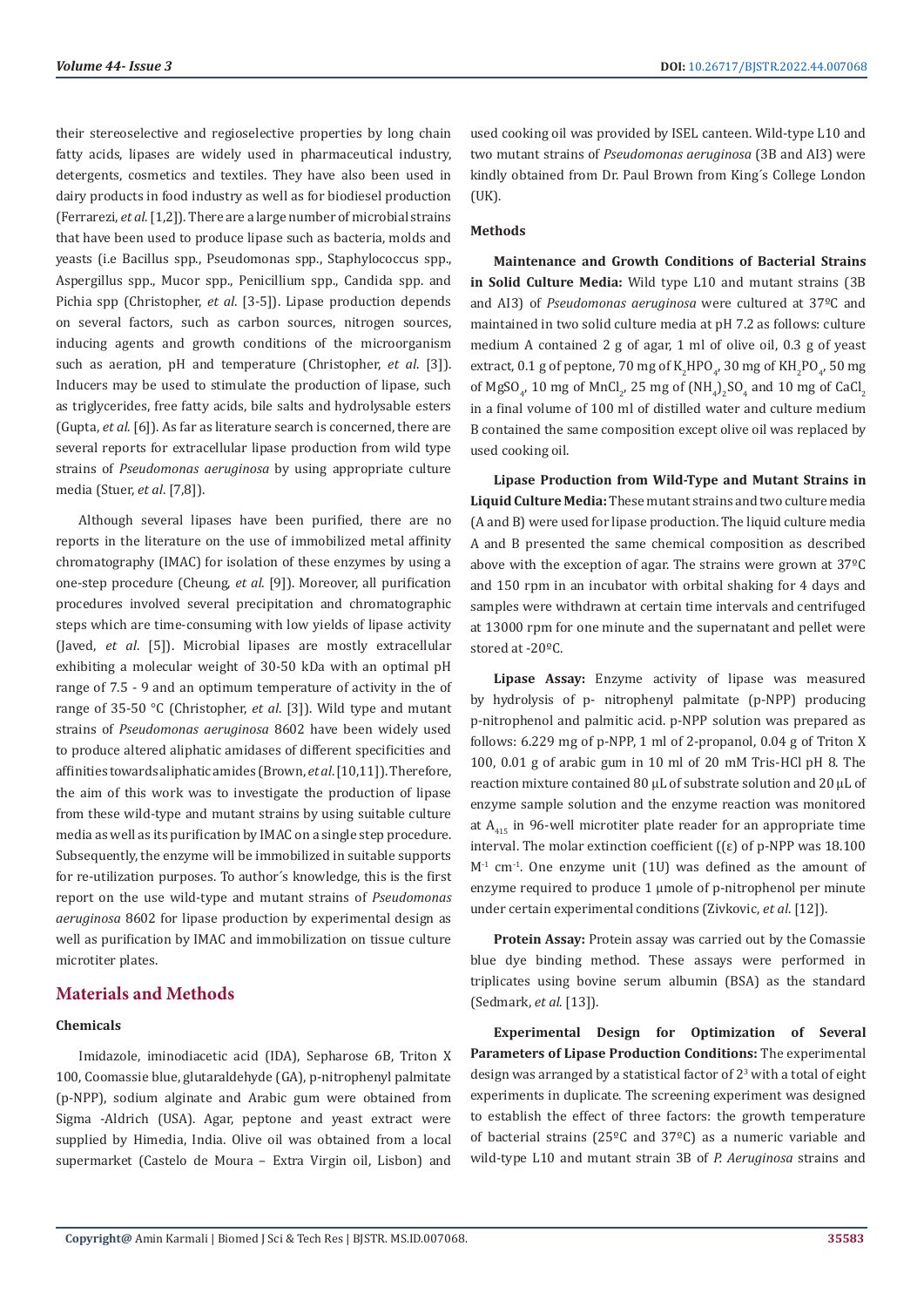a suitable culture medium (olive oil and used cooking oil) as categorical variables. The measured response was the enzyme activity of lipase. The lower (-) and higher (+) levels were selected according to the results obtained from a preliminary study carried out earlier. The test matrix was developed, and the data obtained were introduced in the equation of the factorial model as follows:

$$
y = \beta_0 + \beta_A x_A + \beta_B x_B + \beta_C x_C + \beta_{AB} x_A x_B + \beta_{AC} x_A x_C
$$

Where y is the lipase activity response variable,  $\beta_0$  is the mean of all responses,  $β$  is the regression coefficient and x are the prediction variable. The statistical analysis of the model was evaluated according to ANOVA methodology (Montgomery [14]) by using Design-Expert software version 9.0.3 (Shalabh [15]).

**Preparation of Stationary Phases for IMAC:** The activation of Sepharose 6B was carried out as described before (Martins, *et al*. [16]) by using epichlorohydrin (EPI) as the spacer arm and iminodiacetic acid (IDA) as the chelating agent.

**Chromatographic Behavior of Lipases from Wild-Type and Mutant Strains of** *p. Aeruginosa* **on Immobilized Metal Chelates (IMAC):** A rapid batch method carried out in ELISA microtiter plates was used to study the adsorption of lipase on stationary phases (Freixo, *et al*. [17]). In the present work, lipase adsorption to epoxyactivated Sepharose 6B- IDA–M(II) (S6) columns was considered to be partial when lipase activity was detected both at the washing and elution steps. On the other hand, lipase did not bind to the column when the total lipase activity applied to the column was recovered in five column volumes of buffer at the washing step, exhibiting a sharp activity peak. 96-well microtiter plates were used to study the adsorption of lipase from wild-type L10 and mutant strains 3B of *P. Aeruginosa* on immobilized metal chelates of Cu(II), Ni(II), Zn(II) and Co(II). The culture supernatant containing lipase activity (specific activity 0,009 U/mg protein) was diluted in 20 mM sodium phosphate buffer containing 1M NaCl at the corresponding pH. Three pH values (6, 7 and 8) were tested to investigate the best conditions that promote adsorption of the enzyme to immobilized metal chelates. Desorption of the enzyme from metal chelates was carried out by using 20 mM phosphate buffer containing 1 M NaCl and 500 mM imidazole. All washing and elution fractions were assayed for lipase activity and these experiments were performed in triplicates at room temperature.

**Purification of Lipase from Mutant Strains of P. Aeruginosa by IMAC:** According to the results of the chromatographic behavior performed on 96-well microtiter plates, a set of experimental conditions were selected for purification of lipase from mutant strains of *P. Aeruginosa*. A column containing 5 mL of sedimented epoxy-activated Sepharose 6B-IDA (S6) as the stationary phase was washed sequentially with 5 volumes of 50 mM copper sulfate, water and then finally with 20 mL of equilibration buffer at the

corresponding pH. The culture supernatant containing lipase activity was diluted 1:2 with equilibration buffer and applied to the column at a flow rate of 15 mL/h. The column was then washed with equilibration buffer and the chromatographic fractions were collected and read at  $A_{280}$ . Once the A280 was less than 0.05, the enzyme was desorbed from the column with a linear gradient of imidazole (0-500 mM) in the same buffer system at a flow rate of 30 mL/h and fractions were assayed for enzyme activity and protein content.

**Electrophoretic Analysis of Lipase from Mutant Strains of Pseudomonas Aeruginosa:** SDS-PAGE and native PAGE of purified lipase and culture supernatants were carried out as mentioned previously (Bloom, *et al*. [18]) and stained for protein with silver nitrate.

**Lipase Immobilization:** The immobilization of lipase was performed by entrapment on calcium alginate beads as well as by covalent method using GA on 96 and 24-well tissue culture microtiter plates.

**Lipase Entrapment in Calcium Alginate Beads:** A solution of  $4\%$  (wt/v) of sodium alginate and a 2% (w/v) solution of CaCl2 were prepared previously and sodium alginate solution (2 ml) was mixed with 2 ml of purified enzyme (specific activity 0,2 U/ mg protein) from mutant strain 3B of *P. Aeruginosa*. An automatic micropipette was used to make small drops which were dripped into CaCl2 solution and spherical beads of different diameters were obtained. Calcium chloride solution was gently stirred for 1 h at room temperature and the calcium alginate beads containing lipase were recovered by filtration of CaCl2 solution. These beads containing immobilized enzyme were washed with 25 mM phosphate buffer at pH 8 and air dried at room temperature. The bead size was measured by using an optical microscope equipped with a digital image analyzer which was measured at several angles and mean values were obtained.

The recovery of immobilized enzyme activity was determined in triplicates by measuring the enzyme activity of the free and immobilized forms of lipase by ELISA reader at A415. The immobilized form of lipase activity was measured by using calcium alginate beads in a reaction mixture containing 100 μL of substrate solution which was incubated at room temperature for 10 min. Subsequently, the supernatants were read at A415 and compared with the control samples. The enzyme beads were stored in 25 mM phosphate buffer at pH 8.0 at 4ºC. The storage stability of immobilized enzyme was carried out in 25 mM phosphate buffer pH 8.0 at 4ºC. The beads were used to assay for enzyme activity three times a week for one month by using the methodology described above. The operational stability was carried out to determine reutilization of the entrapped lipase which was assayed with p-NPP as described above. Ten cycles were performed in 10 days and each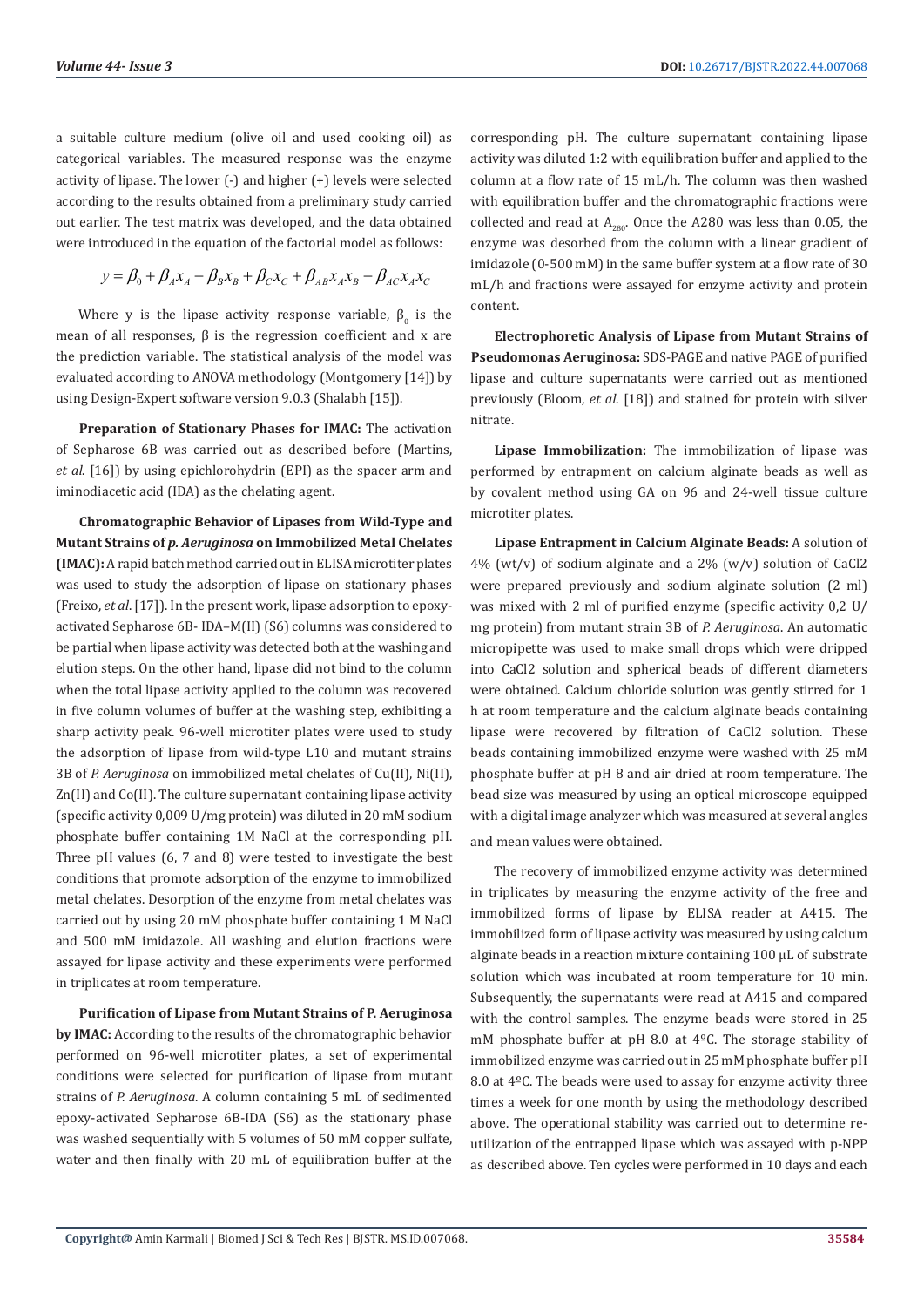cycle of the immobilized lipase was run for 45 min. The residual enzyme activity was expressed as the percentage of the activity at several cycles compared with the first cycle.

**Covalent Immobilization of Lipase** with Glutaraldehyde on Microtiter Plates: 96 and 24-well microtiter plates were used as supports for lipase immobilization as described previously (Charneca, *et al*. [19]). As far as 96-well microtiter plates are concerned, 0, 10, 20, 40, 60, 80 and 100 μL of purified lipase (0,2 U/ mg protein) from mutant strain 3B of *P. Aeruginosa* were added to the wells and the solution allowed to dry at room temperature. Subsequently,  $25\%$  (v/v) of (GA) were added at different concentrations (0, 2, 4, 6, 10 and 15% GA) and allowed to dry. The wells were washed three times with 0.1 M phosphate buffer at pH 8 and the immobilized enzyme was stored at 4ºC in 25 mM phosphate buffer at pH 8.0. Lipase assay was carried out in triplicates to measure the immobilized lipase activity by adding 100 μL of substrate solution in microtiter plates wells which were incubated for 10 min at room temperature. The supernatant was

## **Results and Discussion**

read at A415 in ELISA plate reader in the test wells as well as in the control wells. 24-well microtiter plates were used to immobilize lipase by adding to the wells 0, 50, 100, 200, 300, 400 and 500 μL of purified enzyme (0,2 U/ mg protein) from 3B mutant strain which were allowed to dry at room temperature.

After the enzyme solution had dried,  $25\%$  (v/v) GA was added at different concentrations (0, 2, 4, 6 and 8% GA) and allowed to dry at room temperature. The wells were washed three times with 0.1M phosphate buffer at pH 8 and lipase assay was carried out in triplicates to measure the activity of immobilized enzyme by adding 150 μL of substrate solution to the wells which were incubated for 10 min at room temperature. The supernatant was read at A415 in ELISA plate reader in the test wells as well as in the control wells. The immobilized lipase in microtiter plates were kept in 25 mM phosphate buffer pH 8.0 at 4ºC for storage stability purposes which was carried out as described for calcium alginate beads. The operational stability was also performed as described for enzyme beads.

**Lipase Production from Wild-Type and Mutant Strains of** *P. Aeruginosa*



**Figure 1:** A. Lipase production from wild-type (L10) and mutant strains of *Pseudomonas aeruginosa* in two culture media. Growth curves of wild-type L10 and mutant strains (3B and AI3) of *P. aeruginosa* in two culture media. Culture medium A with olive oil (- - - -) and culture medium B with used cooking oil ( \_\_\_\_\_\_).

B. Lipase production from wild-type (L10) and mutant strains of *Pseudomonas aeruginosa* in two culture media. Lipase production from wild-type and mutant strains in both culture media. Culture medium A with olive oil (- - - -) and culture medium B with used cooking oil  $($   $)$ .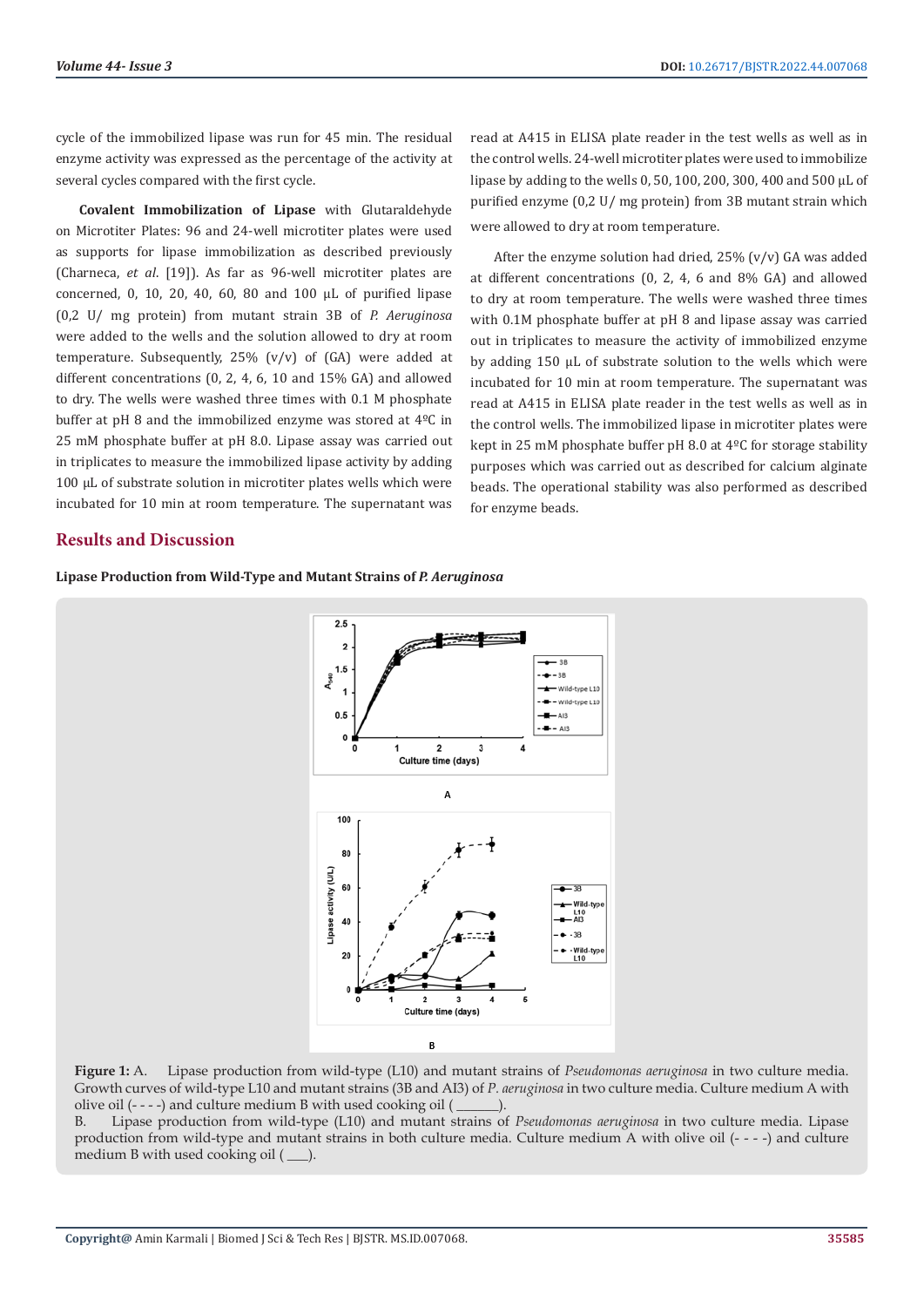Lipase production from wild-type L10 and mutant strains AI3 and 3B of *P. Aeruginosa* was investigated by using two culture media as shown in (Figure 1). The growth culture in terms of biomass was similar for all mutant strains in both culture media (Figure 1). However, lipase activity was higher in culture medium containing olive oil compared with the used cooking oil (85,9 and 44,5 U/L), respectively (Figure 1B). The highest lipase activity was observed in both media for mutant strain 3B followed by wild-type L10 and AI3 strains as revealed in (Figure 1B). As far as literature is concerned, there are two reports about the use of olive oil for lipase production from *Pseudomonas aeruginosa* strains (760 and 41600 U/L). However, it is difficult to compare lipase levels described in the literature because the assay method as well as assay conditions are different from the present work (Mobarak Qamsari, *et al*. [20,21]). To author´s knowledge, there are no reports in the literature about the use of used cooking oil for lipase production from wild-type and mutant strains of *P. Aeruginosa*.

# **Experimental Planning for Optimization of Several Parameters for Lipase Production**

Table 1: Analysis of variance (ANOVA) of the factorial design model proposed.

| Source                | Sum of<br>Squares           | Degree of<br>Freedom | Mean Square  | F value           |
|-----------------------|-----------------------------|----------------------|--------------|-------------------|
| Model                 | 5,430 x<br>$10-3$           | 7                    | 7,757 x 10-4 | 132,729           |
| Temperature (A)       | 1,921x<br>$10-3$            | $\mathbf{1}$         | 1,921 x 10-3 | 328,629           |
| Strain $(B)$          | 2,207x<br>$10-3$            | $\mathbf{1}$         | 2,207 x 10-3 | 377,568           |
| Culture medium<br>(C) | 9,555x<br>$10-5$            | $\mathbf{1}$         | 9,555 x 10-5 | 16,349            |
| AB                    | $5,062 \text{ x}$<br>$10-8$ | $\mathbf{1}$         | 5,062 x 10-8 | 8,662 x<br>$10-3$ |
| AC.                   | 1,856x<br>$10 - 4$          | $\mathbf{1}$         | 1,856 x 10-4 | 31,764            |
| Residual              | 4,676 x<br>$10-5$           | 8                    | 5,844 x 10-6 |                   |
| Corrected total       | 5,477 x<br>$10-3$           | 7                    |              |                   |

A preliminary optimization of some key factors affecting lipase

production was carried out above. Subsequently, experimental planning was performed on a statistical factorial of  $2<sup>3</sup>$  with a total of eight experiments in duplicate. This study was carried out to establish the effect of three factors as follows: the growth temperature of microbial strains (25ºC and 37ºC), the nature of strain of *P. Aeruginosa* (Wild-type L10 and 3B) and the appropriate culture medium (olive oil and used cooking oil). The statistical factorial design is a tool that provides the minimum number of experiments required to evaluate the simultaneous effects of multiple variables and multi-variables interactions on predetermined processing objective (Montgomery, *et al*. [14,15]). The summary of the analysis of the variables of the factorial model are presented in (Table 1) which exhibit the average responses and the predicted results. The effects of each variable and multivariable interaction and predetermined process objectives were obtained by the use of Design-Expert software version 9.0.3.

The high value of F model (132.729) implies that the model is significant and there is a small percentage of this high value F occurs due to noise. An empirical equation was obtained to estimate the value of the response (slope/sensitivity): y=0.04201+0.02191 A-0.02349 B+0.00489 C+0.00011 AB-0.00681 AC Where y is the enzyme activity of lipase and A, B and C are the values of temperature, bacterial strain and culture medium, respectively. This equation is used to determine an optimum response. The data in (Figure 2A) revealed the three-dimensional representation for the interaction of temperature parameter (25ºC and 37ºC) and the culture medium (olive oil and used cooking oil) on lipase activity from mutant strain 3B of *P. Aeruginosa*. The optimized conditions consisted of a temperature of 37ºC and a culture medium with olive oil since (Figure 2A) displayed highest enzyme activity for these values. The data in (Figure 2B) revealed the three-dimensional representation for interaction parameters of strain (Wild-type L10 and Ph3B) and temperature (25  $\degree$ C and 37 $\degree$ C) on lipase activity from *P. Aeruginosa* in the culture medium with olive oil. The optimized conditions consisted of a temperature of 37ºC with mutant strain 3B of *P. Aeruginosa*, since these parameters exhibited the highest enzyme activity. As far as literature is concerned, there are no reports about experimental planning for lipase production from *P. Aeruginosa*.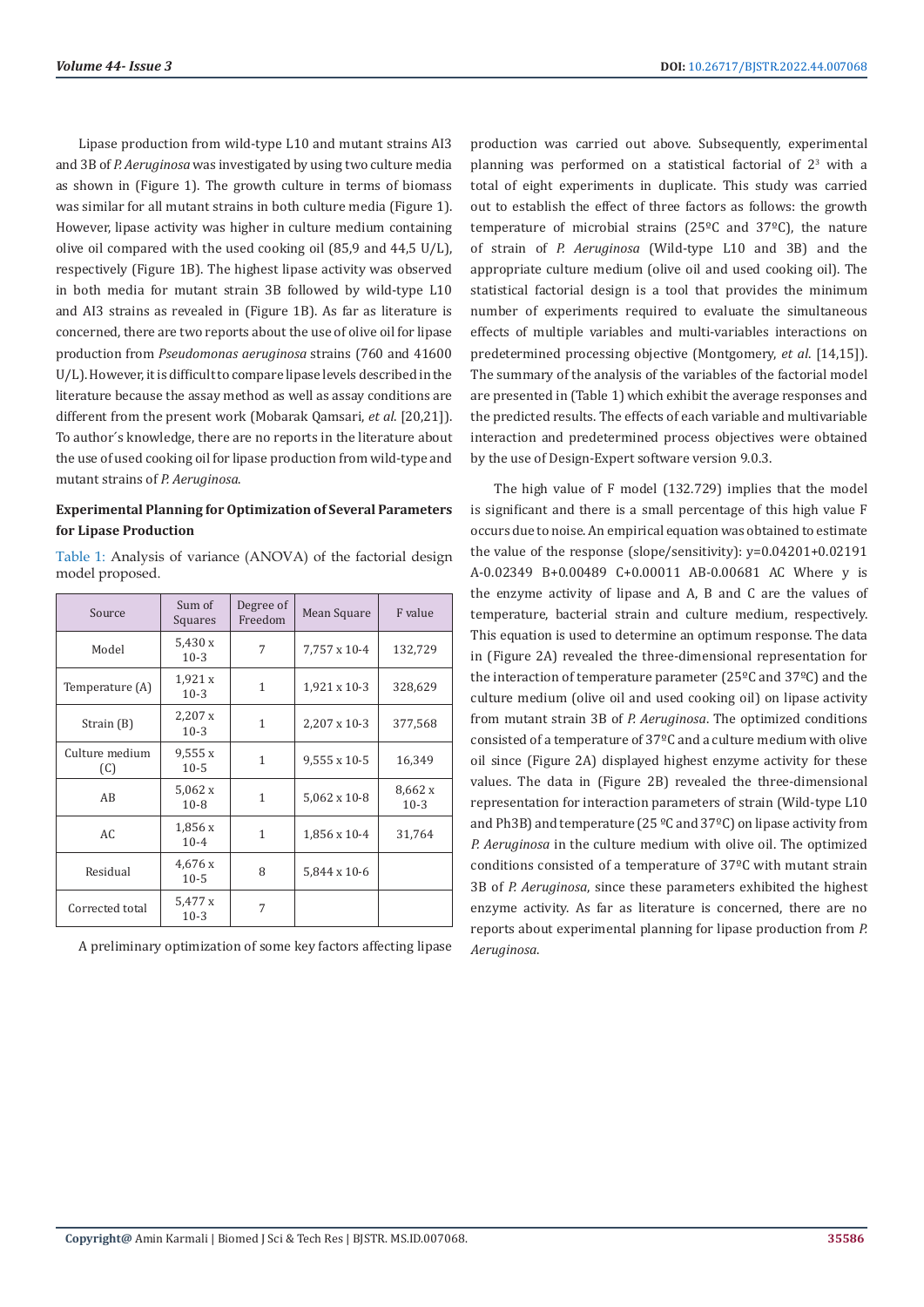

#### **Figure 2:**

A. Experimental planning for optimization of several parameters for lipase production. Three-dimensional representation for interaction of temperature parameters and culture medium on lipase activity from mutant strain 3B of *P. aeruginosa*. B. Experimental planning for optimization of several parameters for lipase production. Three-dimensional representation for interaction parameters of mutant strain and temperature on lipase activity from *P. aeruginosa* in culture medium with olive oil.

# **Chromatographic Behavior of Lipases from Wild-Type and Mutant Strains of** *p. Aeruginosa* **on Immobilized Metal Chelates**

The chromatographic behaviour of lipases is summarized in (Table 2A), for epoxy-activated Sepharose 6B-IDA (S6) as the stationary phase as well as for different immobilized metal chelates. The results from adsorption assays strongly suggest that immobilized Cu (II) chelates of this stationary phase exhibited the highest affinity for both lipases (Table 2A). Moreover, all

immobilized metal chelates of epoxy-activated Sepharose 6B-IDA adsorbed both lipases at pH 6.0 and 8.0 whereas the adsorption was rather weak at pH 7.0. X-ray structure of lipase from *P. Aeruginosa* has been reported in the literature which exhibits a monomer with a single polypeptide chain. It contains seven histidine (His) residues per enzyme molecule at positions 14, 81, 83, 109, 238, 251 and 276 of the polypeptide chain (Nardini, *et al*. [22]). Lipase adsorption observed in IMAC is essentially governed by the spatial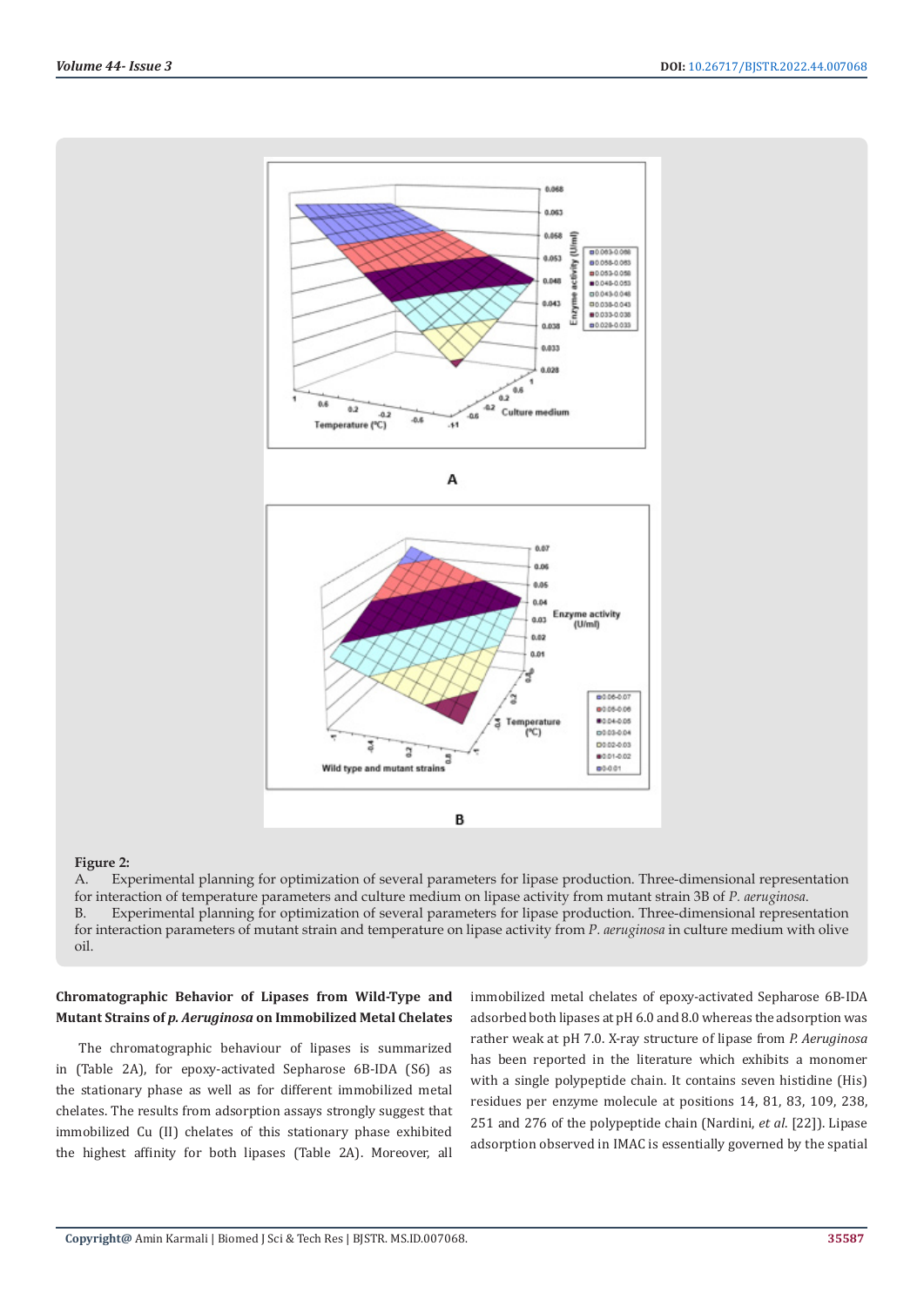distribution of histidine residues on the protein surface. Therefore, the differential chromatographic behaviour of lipase from wildtype and mutant strains is due to the presence of different number of histidine residues on their surfaces. It is important to point out that IMAC was also successfully used for lipase purification from basidiomycete strains such as Pleurotus ostreatus and Ganoderma lucidum (data not shown). The culture supernatant containing lipase activity from mutant strain AI3 was purified in a single step by IMAC on epoxy-activated Sepharose 6B-IDA-Cu(II) at pH 8.0 with a specific activity of about 0,2 U/mg protein, a recovery of about 225% and purification factor of about 20 (Table 2B). Based on the data obtained from the qualitative and quantitative adsorption tests, several chromatographic runs were carried out on columns packed with 5 ml of sedimented stationary phase which was charged with transition metal ions at different pH values.

**Table 2A:** Chromatographic behavior of lipase from wild-type L10 and mutant strain 3B of *P. aeruginosa* on immobilized metal

|                                                                    | pH | Stationary<br>Phase | Cu(II)    | Ni(II)                       | $\text{Zn(II)}$          | Co(II)                   |
|--------------------------------------------------------------------|----|---------------------|-----------|------------------------------|--------------------------|--------------------------|
| Lipase from<br>mutant<br>strain<br>$3B$ of $P$ .<br>Aeruginosa     | 6  | S <sub>6</sub>      | Ŧ         | $\ddot{}$                    | $\ddot{}$                | $\ddot{}$                |
|                                                                    |    | S <sub>6</sub>      |           |                              |                          |                          |
|                                                                    | 7  |                     | $\ddot{}$ | $\qquad \qquad \blacksquare$ | $\ddot{}$                |                          |
|                                                                    |    | S <sub>6</sub>      |           |                              |                          |                          |
|                                                                    | 8  |                     | $\ddot{}$ | $\ddot{}$                    | $\ddot{}$                | $+$                      |
| Lipase from<br>wild-type<br>strain<br>$L10$ of $P$ .<br>Aeruginosa |    |                     |           |                              |                          |                          |
|                                                                    | 6  | S <sub>6</sub>      | $\ddot{}$ | $\ddot{}$                    | $\ddot{}$                | $+$                      |
|                                                                    |    |                     |           |                              |                          |                          |
|                                                                    | 7  | S <sub>6</sub>      |           | $\overline{\phantom{a}}$     | $\overline{\phantom{0}}$ | $\overline{\phantom{a}}$ |
|                                                                    |    | S <sub>6</sub>      |           |                              |                          |                          |
|                                                                    | 8  |                     | $\ddot{}$ | $\ddot{}$                    | $\ddot{}$                | $\ddot{}$                |

chelates of epoxy activated Sepharose 6B-IDA (S6).

#### Note:

1. +, denotes that enzyme activity adsorbed to the stationary phase.

2. ±, denotes partial binding since enzyme activity was detected both at the washing and elution steps.

-, denotes that enzyme activity did not bind to stationary phase since total enzyme activity was recovered at the washing step.

All chromatographic runs were carried out in triplicates.

**Table 2B:** Purification of lipase from a mutant strain AI3 of *P.aeruginosa* by IMAC on epoxy activated Sepharose 6B-IDA- $Cu(II)$  at pH 8.0.

| Purifica-<br>tion Steps   | <b>Total</b><br>Protein<br>(mg) | <b>Total</b><br>Lipase<br>activity<br>(U) | <b>Specific</b><br><b>Activity</b><br>(u/mg)<br>protein) | Recov-<br>ery of<br><b>Enzyme</b><br>activity<br>(%) | Purifica-<br>tion Factor |
|---------------------------|---------------------------------|-------------------------------------------|----------------------------------------------------------|------------------------------------------------------|--------------------------|
| 1. Culture<br>supernatant | 25,10                           | 0,247                                     | 0,0098                                                   | 100                                                  | 1                        |
| 2. Column<br>eluate       | 2,78                            | 0,562                                     | 0,202                                                    | 227,5                                                | 20,61                    |

The concentration of imidazole required for protein desorption from the column was found to increase as a function of the pH of the mobile phase as predicted by IMAC theory. For instance, according to (Figures 3A & 3B), it was found that the concentration of imidazole required for the desorption of lipase from the column packed with epoxy-activated Sepharose 6B- IDA-Cu(II) increased as a function of the pH of the mobile phase. Several research workers have observed the same effect in retention of peptides and proteins lacking histidyl groups on immobilized metal chelates which may be due presumably to the binding of unprotonated alpha-amino group to metal chelates at higher pH (Porath, *et al*. [23,24]). By lowering the pH of the mobile phase to 6, selective interactions occur with the available histidine residues on the surface of the protein, and thus, the desorption of the protein is achieved with a lower imidazole concentration in the mobile phase (Martins, *et al*. [16]). In order to confirm that the interaction of lipases with immobilized Cu(II) chelates was due to the coordination between available histidine residues on enzyme molecules and chelated transition metal ions, chromatographic runs were carried out with imidazole in the equilibration buffer. The results revealed that lipase did not adsorb to immobilized Cu(II) chelates in the presence of 20 mM imidazole in the equilibration buffer (Figure 3C). It was also observed that lipase did not adsorb to epoxy-activated Sepharose 6B-IDA column without Cu ions which suggests that adsorption of lipase on this affinity matrix was apparently due to the specific interaction of immobilized metal chelates and histidine residues available on lipase (data not shown).

The recovery of lipase activity was higher that 100% (Table 2B) and this result may be due to either the presence of small molecules as inhibitor in the culture supernatant or a change in conformation on the purified enzyme molecule. Moreover, published work has been reported that lipase was found in culture supernatant of *P. Aeruginosa* as aggregates of high molecular weight complexes with lipopolysaccharides (Stuer, *et al*. [7]) which could apparently reduce its enzyme activity. The purified enzyme was apparently homogenous on SDS and native PAGE running as a single protein band with a Mr of 42 KD (data not shown). As far as published reports are concerned in the literature, lipases have been purified by using several time-consuming purification steps with low final recoveries of enzyme activity of about 7 and 15% and purification factor of 98 and 1000, respectively (Borkar, *et al*. [21,7]). Regarding the specific activity of purified lipase in the literature, it is difficult to compare with the present data since different assay methods, assay conditions and enzyme units were used in their work respectively (Borkar, *et al*. [21,7]). As far as the literature is concerned, the main advance in the present work involves the differential chromatographic behaviour of lipase on stationary phases of IMAC by using several immobilized metals chelates. On the other hand, a one-step purification of lipase from mutant strains of *P. Aeruginosa* by IMAC is a novel procedure. This chromatographic technique was also successfully used for lipase purification from basidiomycete strains (data not shown).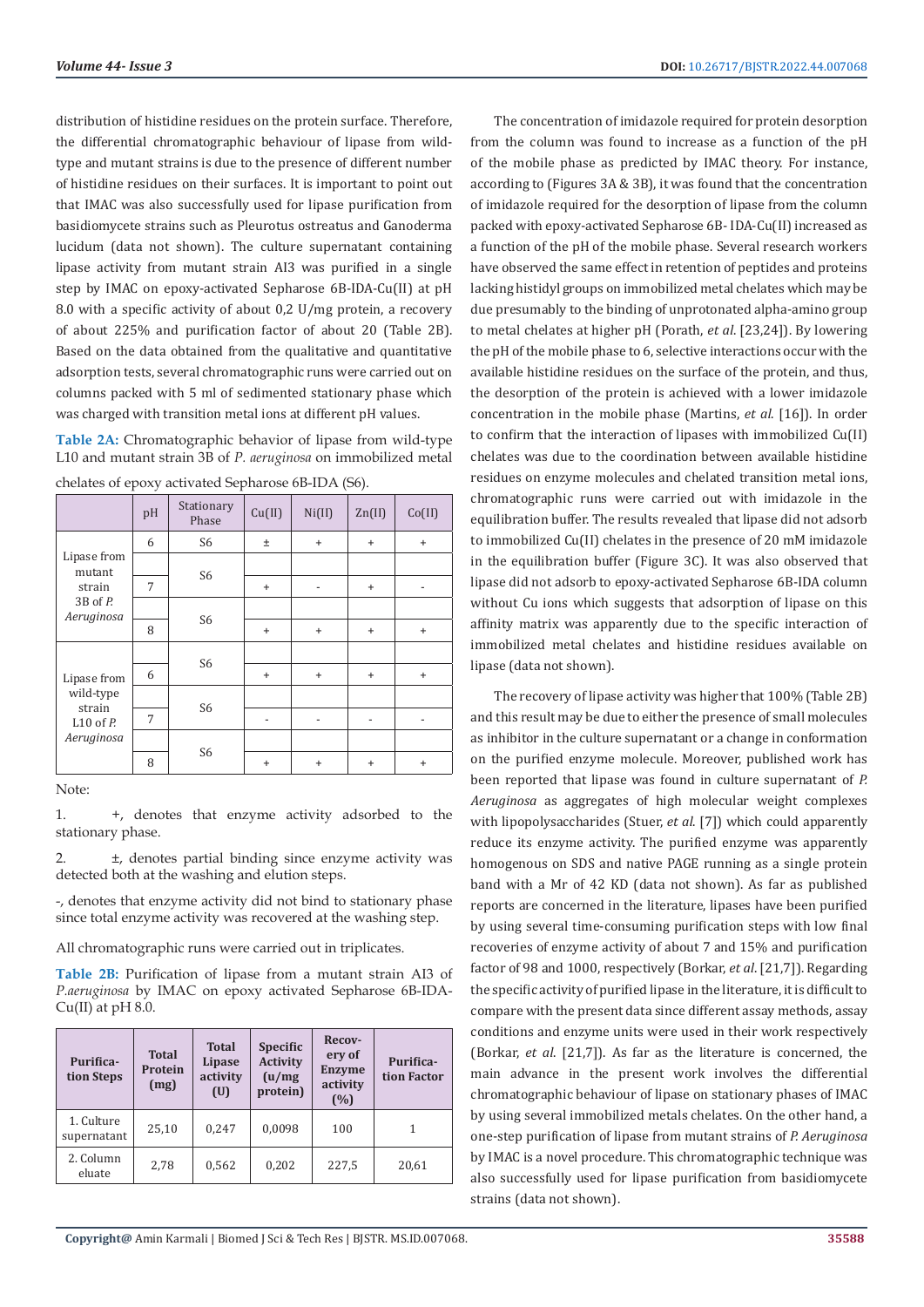

#### **Figure 3:**

A. Purification of lipase from mutant strains of *P. aeruginosa* on epoxy—activated Sepharose 6B-IDA-Cu (II) column. A – Mutant strain 3B with a linear gradient of 0 to 250 mM of imidazole at pH 7.0

B. Purification of lipase from mutant strains of *P. aeruginosa* on epoxy—activated Sepharose 6B-IDA-Cu (II) column. Mutant strain AI3 with a linear gradient of 0 to 500 mM of imidazole at pH 8.0

C. Purification of lipase from mutant strains of *P. aeruginosa* on epoxy—activated Sepharose 6B-IDA-Cu (II) column. Mutant strain AI3 with an equilibration buffer with 20 mM imidazole and a linear gradient of 20 to 500 mM of imidazole at pH 8.0 on epoxy—activated Sepharose 6B-IDA-Cu (II) column.

#### **Lipase Immobilization**

Lipase was immobilized by entrapment on calcium alginate beads and covalent immobilization with glutaraldehyde on microtiter plates. Preliminary experiments revealed that beads of high diameter exhibited low lipase activity. Therefore, we

investigated the effect of bead diameter on immobilized lipase activity. The data presented in (Figure 4A) revealed that optimum lipase activity was observed for beads with diameter range of 1 to 2 mm. These results may be explained due to external and internal mass transfer limitations for immobilized enzymes. The recovery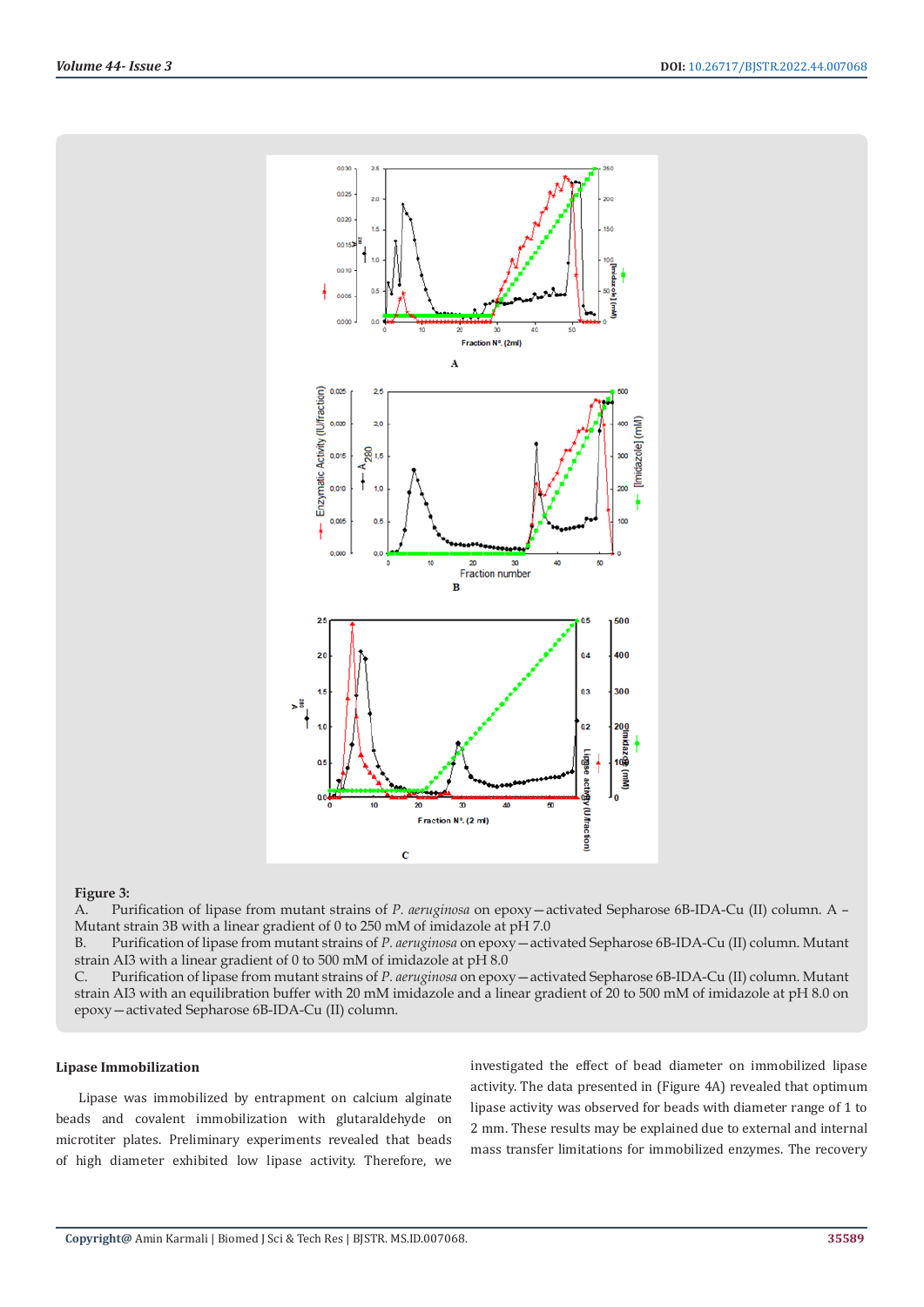of immobilized enzyme on calcium alginate beads was about 40% compared with the free enzyme (Figure 4B). The storage stability of immobilized lipase was investigated by measuring residual enzyme activity of calcium alginate beads which revealed about 15% loss of enzyme activity (data not shown). On the other hand, the operational stability of immobilized lipase was investigated for 10 cycles which revealed a  $t_{1/2}$  of 41,75 cycles or days (Figure 4B).

As far as literature search is concerned, there is only one published work on immobilization of lipase from *P. Aeruginosa* on calcium alginate beads which reported immobilization yield of about 93% (Kavardi, *et al*. [25]). On the other hand, lipase from Corynebacter sp. was also immobilized on calcium alginate beads which exhibited about 87 and 68% of original enzyme activity for 21 and 40 days of storage stability at 4ºC, respectively (Roy, *et al*. [26]).



#### **Figure 4:**

A. Lipase immobilization from mutant strain 3B of *Pseudomonas aeruginosa*. Entrapment on calcium alginate beads. Effect of bead diameter on biocatalysis of immobilized lipase

B. immobilization from mutant strain 3B of *Pseudomonas aeruginos*. Entrapment on calcium alginate beads. Operational stability of immobilized lipase on calcium alginate beads for 10 cycles of 45 min.

C. Lipase immobilization from mutant strain 3B of Pseudomonas aeruginosa. Covalent binding on microtiter plates by using glutaraldehyde. Effect of glutaraldehyde concentration on recovery of immobilized enzyme activity in 96-well microtiter plates.

D. Lipase immobilization from mutant strain 3B of *Pseudomonas aeruginosa*. Covalent binding on microtiter plates by using glutaraldehyde. Operational stability of immobilized lipase from mutant strain 3B on 24-well microtiter plates by using 200 uL of purified enzyme (0.54U/mL).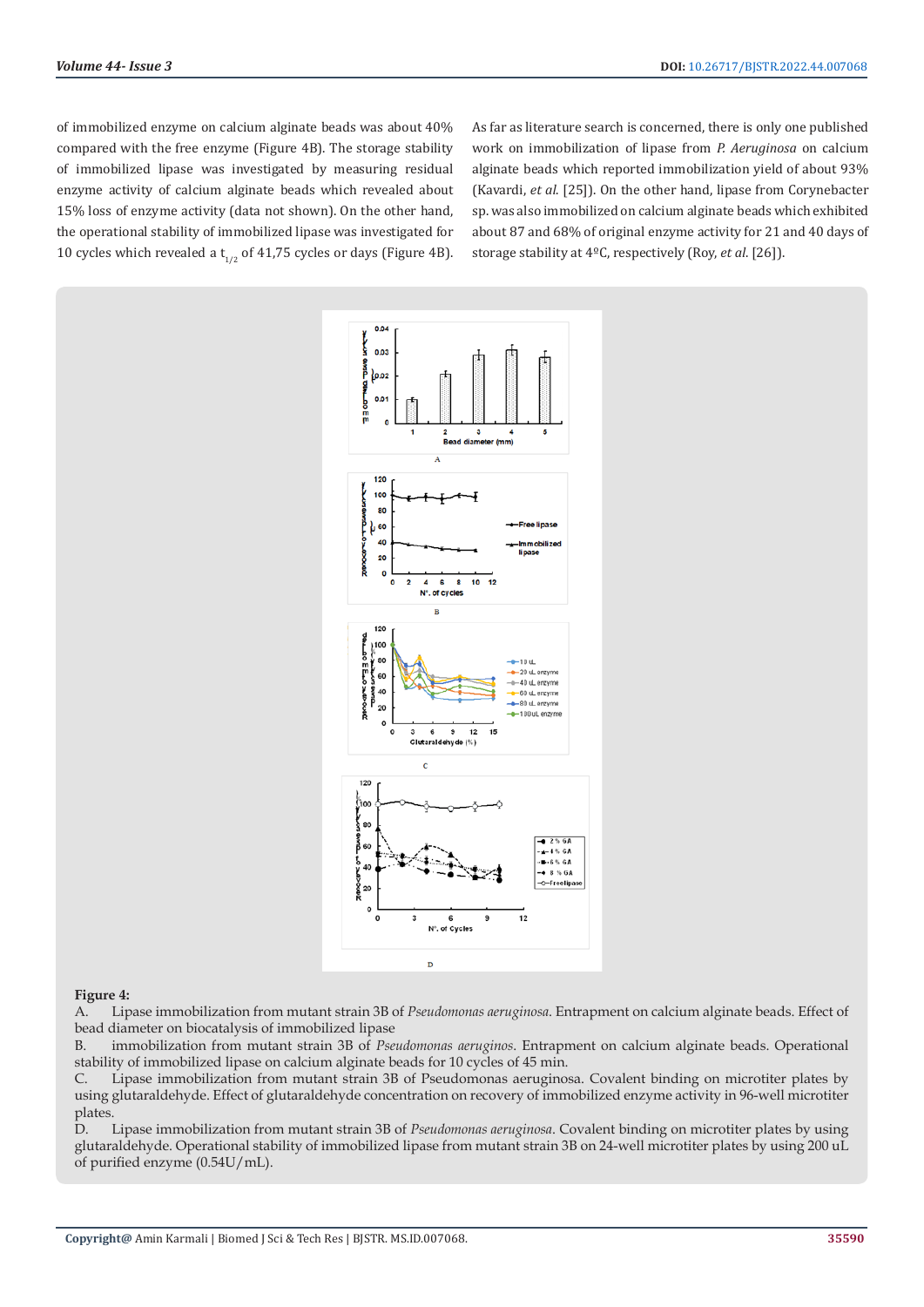However, none of these reports provide information about the re-utilization of immobilized lipase as well as its operational stability. Covalent immobilization of lipase was carried out in 96 and 24 -well microtiter plates. The effect of glutaraldehyde (GA) concentration on immobilized lipase activity was investigated on 96-well microtiter plates by using different volumes of purified enzyme. The data revealed in (Figure 4C) strongly suggest that high concentrations of GA significantly decreased the enzyme activity since this bifunctional reagent is highly toxic for proteins by damaging their tertiary structure. On the other hand, high amounts of enzyme used for covalent immobilization revealed high enzyme activity for most concentrations of GA (Figure 4C). The storage stability of immobilized lipase was investigated which revealed about 25% loss of enzyme activity (data not shown). On the other hand, the operational stability of immobilized lipase on 24 -well microtiter plates were investigated for 10 cycles which revealed t1/2 of 27.8, 7,3, 20,8 and 13,2 cycles or days for 2, 4, 6 and 8% GA, respectively (Figure 4D). Regarding the literature, there are no reports about lipase immobilization on microtiter plates in the presence of GA. Lipase immobilization on microtiter plates was a novel procedure which exhibited high enzyme recovery, storage and operational stabilities. However, some published work reported the immobilization of other enzymes, whole cells and cell-free extract of microtiter plates by using GA (Charneca, *et al*. [19,27,28]). These reports investigated the storage stability of immobilized glucose nanosensors and glucose oxidase which was 7 and 4 months and operational stability of at least 20 and 30 cycles, respectively (Charneca, *et al*. [19,28]).

# **Acknowledgement**

"This work was supported by: European Investment Funds by FEDER/COMPETE/POCI– Operacional Competitiveness and Internacionalization Programme, under Project POCI-01- 0145-FEDER-006958 and National Funds by FCT - Portuguese Foundation for Science and Technology, under the project UID/ AGR/04033/2013".

# **References**

- 1. [Ferrarezi A, Ohe T, Borges J, Brito R, Siqueira M, et al.](https://www.sciencedirect.com/science/article/abs/pii/S1381117714001623) (2014) Production [and characterization of lipases and immobilization of whole cell](https://www.sciencedirect.com/science/article/abs/pii/S1381117714001623)  [of the thermophilic Thermomucor indicae seudaticae N31 for](https://www.sciencedirect.com/science/article/abs/pii/S1381117714001623)  [transesterification reaction. J of Molecular Catalysis B Enzymatic 107:](https://www.sciencedirect.com/science/article/abs/pii/S1381117714001623)  [106-113.](https://www.sciencedirect.com/science/article/abs/pii/S1381117714001623)
- 2. [Anobom CD, Pinheiro AS, De Andrade RA, Aguieiras ECG, Andrade](https://downloads.hindawi.com/journals/bmri/2014/684506.pdf)  [GC, et al. \(2014\) Review Article from Structure to Catalysis: Recent](https://downloads.hindawi.com/journals/bmri/2014/684506.pdf)  [Developments in the Biotechnological Applications of Lipases. BioMed](https://downloads.hindawi.com/journals/bmri/2014/684506.pdf)  [Research International 68450: 1-11.](https://downloads.hindawi.com/journals/bmri/2014/684506.pdf)
- 3. [Christopher L, Kumar H, Zambare VP \(2014\) Enzymatic biodiesel:](https://www.sciencedirect.com/science/article/abs/pii/S0306261914000361)  [Challenges and opportunities. Applied Energy 119: 497-520.](https://www.sciencedirect.com/science/article/abs/pii/S0306261914000361)
- 4. [Sharma R, Chisti Y, Banerjee U \(2001\) Production, purification,](https://www.sciencedirect.com/science/article/abs/pii/S0734975001000866)  [characterization, and applications of lipases. Biotechnology Advances](https://www.sciencedirect.com/science/article/abs/pii/S0734975001000866)  [19\(8\): 627-662.](https://www.sciencedirect.com/science/article/abs/pii/S0734975001000866)
- 5. [Javed S, Azeem F, Hussain S, Rasul I, Siddique MH, et al. \(2017\) Bacterial](https://pubmed.ncbi.nlm.nih.gov/28774751/) [lipases: A review on purification and characterization. Progress in.](https://pubmed.ncbi.nlm.nih.gov/28774751/) [Biophysics and Molecular Biology 132: 23-34.](https://pubmed.ncbi.nlm.nih.gov/28774751/)
- 6. [Gupta R, Gupta N, Rathi P \(2004\) Bacterial lipases: an overview](https://pubmed.ncbi.nlm.nih.gov/14966663/) [of production, purification and biochemical properties. Applied](https://pubmed.ncbi.nlm.nih.gov/14966663/) [Microbiology and Biotechnology 64\(6\): 763-781.](https://pubmed.ncbi.nlm.nih.gov/14966663/)
- 7. [Stuer W, Jaeger KE, Winkler UK \(1986\) Purification of Extracellular](https://pubmed.ncbi.nlm.nih.gov/3096967/) Lipase from *Pseudomonas aeruginosa*[. J Bacteriology 168\(3\): 1070-1074.](https://pubmed.ncbi.nlm.nih.gov/3096967/)
- 8. Jaeger KE, Ransac S, Dijkstra BW, Colson C, Heuvel MV, et al. (1994) FEMS Microbiology Reviews 15: 29-63.
- 9. [Cheung RC, Wong JH, Ng TB \(2021\) Immobilized metal ion affinity](https://pubmed.ncbi.nlm.nih.gov/23099912/) [chromatography: a review on its applications. Appl Microbiol Biotechnol](https://pubmed.ncbi.nlm.nih.gov/23099912/) [96\(6\): 1411-1420.](https://pubmed.ncbi.nlm.nih.gov/23099912/)
- 10. [Brown PR, Clarke PH \(1972\) Amino acid substitution in an amidase](https://www.microbiologyresearch.org/content/journal/micro/10.1099/00221287-70-2-287) [produced by an acetanilide-utilizing mutant of](https://www.microbiologyresearch.org/content/journal/micro/10.1099/00221287-70-2-287) *Pseudomonas aeruginosa*. [J Gen Microbiol 70\(2\): 287-298.](https://www.microbiologyresearch.org/content/journal/micro/10.1099/00221287-70-2-287)
- 11. [Andrade J, Karmali A, Carrondo MA, Frazão C \(2007\) Structure of](https://www.sciencedirect.com/science/article/pii/S0021925817473406) amidase from *Pseudomonas aeruginosa* [showing a trapped acyl transfer](https://www.sciencedirect.com/science/article/pii/S0021925817473406) [reaction intermediate state. J Biol Chem 282\(27\): 19598-19605.](https://www.sciencedirect.com/science/article/pii/S0021925817473406)
- 12. [Zivkovic L, Zivkovic L, Babic B, Kokunesoski M, Jovic B, et al. \(2015\)](https://www.sciencedirect.com/science/article/abs/pii/S1369703X14002794) [Immobilization of Candida rugosa lipase by adsorption onto biosafe](https://www.sciencedirect.com/science/article/abs/pii/S1369703X14002794) [meso/macroporous silica and zirconia. Biochemical Engineering Journal](https://www.sciencedirect.com/science/article/abs/pii/S1369703X14002794) [93: 73-83.](https://www.sciencedirect.com/science/article/abs/pii/S1369703X14002794)
- 13. [Sedmak JJ, Grossberg SE \(1977\) A rapid, sensitive, and versatile assay](https://www.sciencedirect.com/science/article/abs/pii/0003269777904286) [for protein using Coomassie Brilliant Blue G-250. Anal Biochem 79\(1-2\):](https://www.sciencedirect.com/science/article/abs/pii/0003269777904286) [544-552.](https://www.sciencedirect.com/science/article/abs/pii/0003269777904286)
- 14. [Montgomery DC \(2009\) Factorial and fractional factorial experiments](https://studylib.net/doc/8817855/factorial-and-fractional-factorial-experiments-for-proces...) [for process design and improvement. Pp. 549-601. In: Introduction to](https://studylib.net/doc/8817855/factorial-and-fractional-factorial-experiments-for-proces...) [Statistical Quality Control \(3rd Edn.\)., John Wiley & Sons, Inc. Jefferson](https://studylib.net/doc/8817855/factorial-and-fractional-factorial-experiments-for-proces...) [City, MO, USA.](https://studylib.net/doc/8817855/factorial-and-fractional-factorial-experiments-for-proces...)
- 15. Shalabh (2009) Experimental design in biotechnology and 2k factorial design. In: Statistical Analysis of Designed Experiments,3rd ed. Springer, New York, pp 287-290.
- 16. [Martins S, Karmali A, Serralheiro ML \(2011\) Chromatographic behaviour](https://pubmed.ncbi.nlm.nih.gov/21337355/) [of monoclonal antibodies against wild-type amidase from](https://pubmed.ncbi.nlm.nih.gov/21337355/) *Pseudomonas aeruginosa* [on immobilized metal chelates. Biomed Chromatogr 25\(12\):](https://pubmed.ncbi.nlm.nih.gov/21337355/) [1327-1337.](https://pubmed.ncbi.nlm.nih.gov/21337355/)
- 17. [Freixo MR, Karmali A, Arteiro JM \(2008\) Production of](https://pubmed.ncbi.nlm.nih.gov/18253772/) [polygalacturonase from Coriolus versicolor grown on tomato pomace](https://pubmed.ncbi.nlm.nih.gov/18253772/) [and its chromatographic behaviour on immobilized metal chelates. J Ind](https://pubmed.ncbi.nlm.nih.gov/18253772/) [Microbiol Biotechnol 35\(6\): 475-484.](https://pubmed.ncbi.nlm.nih.gov/18253772/)
- 18. [Bloom H, Beier H, Gross HS \(1987\) Improved silver staining of plant](https://analyticalsciencejournals.onlinelibrary.wiley.com/doi/10.1002/elps.1150080203) [proteins, RNA and DNA in polyacrylamide gels. Electrophoresis 8\(2\):](https://analyticalsciencejournals.onlinelibrary.wiley.com/doi/10.1002/elps.1150080203) [93-99.](https://analyticalsciencejournals.onlinelibrary.wiley.com/doi/10.1002/elps.1150080203)
- 19. [Charneca A, Karmali A, Vieira M \(2015\) Non-enzymatic assay for glucose](https://www.sciencedirect.com/science/article/abs/pii/S0925400515008126) [by using immobilized whole-cells of E. coli containing glucose binding](https://www.sciencedirect.com/science/article/abs/pii/S0925400515008126) [protein fused to fluorescent proteins. Sensors and Actuators B Chemical](https://www.sciencedirect.com/science/article/abs/pii/S0925400515008126) [221: 236-241.](https://www.sciencedirect.com/science/article/abs/pii/S0925400515008126)
- 20. [Mobarak Qamsari E, Kasra Kermanshahi R, Moosavi nejad Z \(2011\)](https://pubmed.ncbi.nlm.nih.gov/22347589/) [Isolation and identification of a novel, lipase-producing bacterium,](https://pubmed.ncbi.nlm.nih.gov/22347589/) [Pseudomnas aeruginosa KM110. Iran J Microbiol 3\(2\): 92-98.](https://pubmed.ncbi.nlm.nih.gov/22347589/)
- 21. [Borkar PS, Bodade RG, Rao SR, Khobragade CN \(2009\) Purification and](https://pubmed.ncbi.nlm.nih.gov/24031373/) [characterization of extracellular lipase from a new strain](https://pubmed.ncbi.nlm.nih.gov/24031373/) *Pseudomonas aeruginosa* [SRT 9. Brazilian J of Microbiology 40: 358-366.](https://pubmed.ncbi.nlm.nih.gov/24031373/)
- 22. [Nardini M, Lang DA, Liebeton K, Jaeger KE, Dijkstra BW \(2000\) Crystal](https://pubmed.ncbi.nlm.nih.gov/10893416/) Structure of *Pseudomonas aeruginosa* [Lipase in the Open Conformation.](https://pubmed.ncbi.nlm.nih.gov/10893416/) [The prototype for family i.1 of bacterial lipases. J Biol Chem 275\(40\):](https://pubmed.ncbi.nlm.nih.gov/10893416/) [31219-31225.](https://pubmed.ncbi.nlm.nih.gov/10893416/)